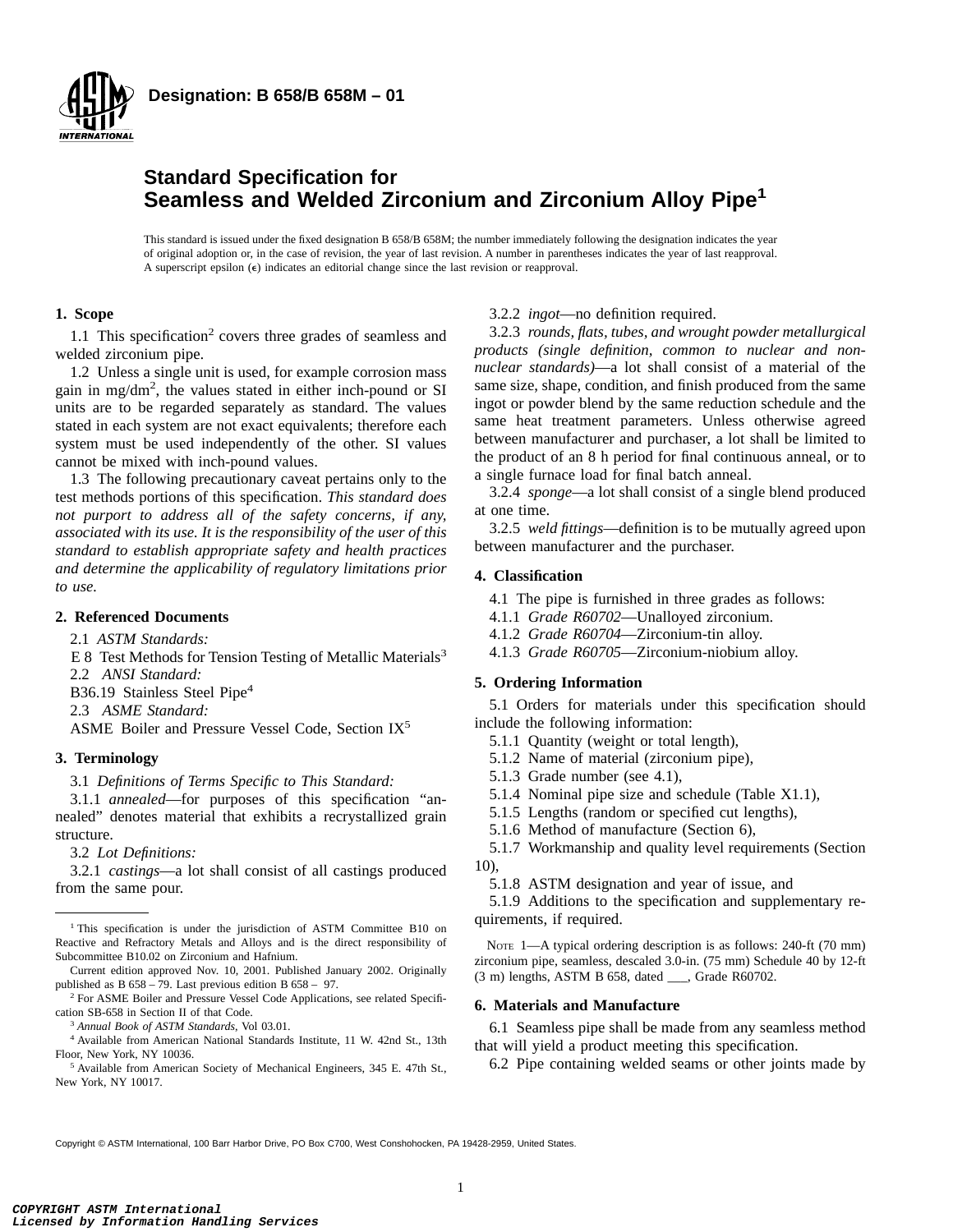welding shall comply with the following provisions:

6.2.1 Welded by welders, welding operators, and welding procedures qualified under the provisions of Section IX of the ASME Boiler and Pressure Vessel Code.

6.2.2 Filler metal, when used, shall be the same grade as the base metal.

6.3 The pipe shall be furnished in the annealed or stressrelieved condition.

## **7. Chemical Composition**

7.1 The material shall conform to the requirements as to chemical composition prescribed in Table 1.

7.2 The manufacturer's ingot analysis shall be considered the chemical analysis for piping, except for hydrogen and nitrogen, which shall be determined on the finished product.

7.3 When requested by the purchaser and stated in the purchase order, a product analysis for any elements listed in Table 1 shall be made on the finished product.

7.3.1 The manufacturer's analysis shall be considered as verified if the check analysis confirms the manufacturer's reported values within the tolerances prescribed in Table 2.

#### **8. Tensile Requirements**

8.1 The material, as represented by the test specimens, shall conform to the tensile properties prescribed in Table 3.

### **9. Permissible Variations in Dimensions**

9.1 *Diameter*—Variations in outside diameters shall not exceed those prescribed in Table 4.

9.2 *Thickness*—The variation in thickness at any point shall not be more than  $\pm 12.5$  % of the nominal wall thickness specified.

#### 9.3 *Length*:

9.3.1 Pipe shall be furnished in lengths as specified in the purchase order. No pipe shall be under the specified length and not more than  $\frac{1}{4}$  in. (6.4 mm) over that specified.

9.3.2 For pipe ordered to random lengths, the lengths and variations shall be agreed upon between the manufacturer and the purchaser.

NOTE 2—A system of standard pipe sizes approved by the American National Standards Institute as ANSI B36.19, reproduced as Table X1.1, shall apply, pending the development of similar standards for zirconium.

#### **10. Workmanship, Finish and Appearance**

10.1 The finished pipe shall be reasonably straight, shall

**TABLE 2 Permissible Variation in Check Analysis Between Different Laboratories**

| Element         | Permissible Variation in Product<br>Analysis, % |  |  |  |  |  |
|-----------------|-------------------------------------------------|--|--|--|--|--|
| Hydrogen        | 0.002                                           |  |  |  |  |  |
| Nitrogen        | 0.01                                            |  |  |  |  |  |
| Carbon          | 0.01                                            |  |  |  |  |  |
| Hafnium         | 0.1                                             |  |  |  |  |  |
| Iron + chromium | 0.025                                           |  |  |  |  |  |
| Tin             | 0.05                                            |  |  |  |  |  |
| Niobium         | 0.05                                            |  |  |  |  |  |
| Oxygen          | 0.02                                            |  |  |  |  |  |

#### **TABLE 3 Tensile Requirements**

|                                                |          | <b>UNS Grade Designations</b> |          |  |  |  |  |  |  |
|------------------------------------------------|----------|-------------------------------|----------|--|--|--|--|--|--|
|                                                | R60702   | R60704                        | R60705   |  |  |  |  |  |  |
| Tensile strength,<br>min, ksi (MPa)            | 55 (380) | 60 (415)                      | 80 (550) |  |  |  |  |  |  |
| Yield strength, min,<br>ksi (MPa)              | 30 (205) | 35 (240)                      | 55 (380) |  |  |  |  |  |  |
| Elongation in 2 in.<br>or 50 mm,<br>min, $%^A$ | 16       | 14                            | 16       |  |  |  |  |  |  |

 $A$ When a sub-size specimen is used, the gage length shall be as specified in Test Methods E 8 for that specimen.

**TABLE 4 Permissible Variations in Diameter**<sup>A</sup>

| Nominal Diameter, in. (mm)                         | Permissible Variations in Outside<br>Diameter, in. (mm) |                     |  |  |  |  |
|----------------------------------------------------|---------------------------------------------------------|---------------------|--|--|--|--|
|                                                    | Over                                                    | Under               |  |  |  |  |
| $\frac{1}{8}$ to 1 $\frac{1}{2}$ (3.2 to 40), incl | $\frac{1}{64}$ (.4)                                     | $\frac{1}{32}$ (.8) |  |  |  |  |
| Over 11/2 to 4 (40 to 100), excl                   | $\frac{1}{32}$ (.8)                                     | $\frac{1}{32}$ (.8) |  |  |  |  |
| Over 4 to 8 (100 to 200), incl                     | 1/16(1.6)                                               | $\frac{1}{32}$ (.8) |  |  |  |  |
| Over 8 to 12 (200 to 305), excl                    | $\frac{3}{32}(2.4)$                                     | $\frac{1}{32}$ (.8) |  |  |  |  |

<sup>A</sup>For seamless pipe only. Tolerances on welded pipe shall be as agreed upon between the manufacturer and the purchaser.

have smooth ends, free of burrs, and shall be free of cracks, seams, blisters, and other injurious imperfections in accordance with standards of acceptability agreed upon between the manufacturer and the purchaser. Minor defects may be removed provided the dimensional tolerances in accordance with Section 9 are not exceeded. Unless otherwise specified, the pipe shall be furnished free of scale.

#### **11. Sampling**

11.1 The lot shall be in accordance with 3.2.

| TABLE 1 Chemical Requirements <sup>A</sup> |  |
|--------------------------------------------|--|
|--------------------------------------------|--|

|                          |                      | Composition, %                         |            |
|--------------------------|----------------------|----------------------------------------|------------|
| Element                  | R60702               | <b>UNS Grade Designation</b><br>R60704 | R60705     |
| Zirconium + hafnium, min | 99.2                 | 97.5                                   | 95.5       |
| Hafnium, max             | 4.5                  | 4.5                                    | 4.5        |
| $lron + chromium$        | $0.2$ max            | $0.2$ to $0.4$                         | $0.2$ max  |
| Tin                      | $\cdots$             | 1.0 to $2.0$                           | $\cdots$   |
| Hydrogen, max            | 0.005                | 0.005                                  | 0.005      |
| Nitrogen, max            | 0.025                | 0.025                                  | 0.025      |
| Carbon, max              | 0.05                 | 0.05                                   | 0.05       |
| Niobium                  | $\sim$ $\sim$ $\sim$ | $\cdots$                               | 2.0 to 3.0 |
| Oxygen, max              | 0.16                 | 0.18                                   | 0.18       |

<sup>A</sup>By agreement between the purchaser and the manufacturer, analysis may be required and limits established for elements and compounds not specified in the table of chemical compositions.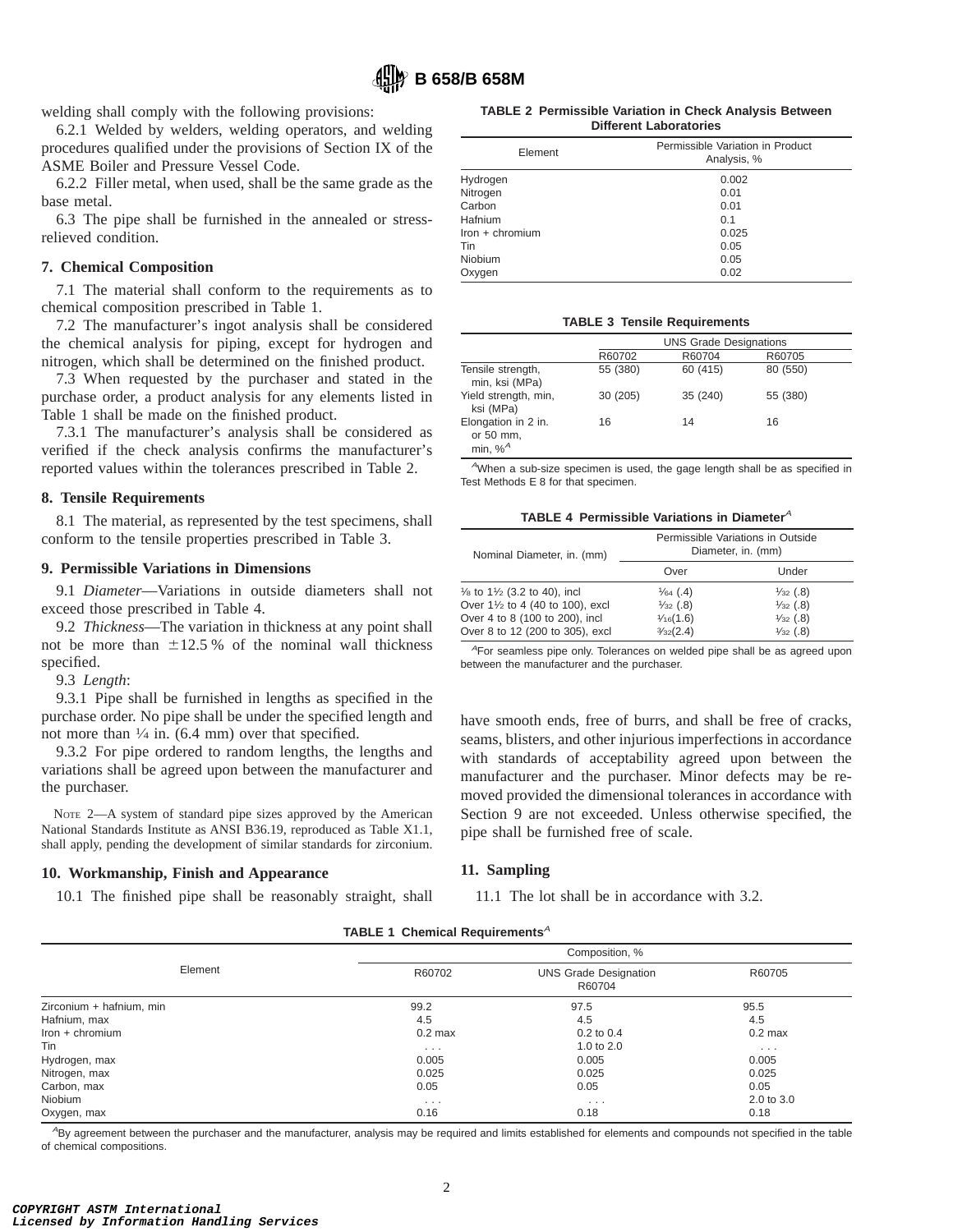## **12. Number of Tests and Retests**

12.1 One longitudinal tension test shall be made from each lot, see 13.1.

12.2 One chemistry test for hydrogen and nitrogen content shall be made from each lot of finished product, see 13.3.

12.3 A hydrostatic proof test shall be performed on each length of pipe, 13.2.

12.4 *Retests*:

12.4.1 If any sample or specimen exhibits obvious surface contamination or improper preparation disqualifying it as a truly representative sample, it shall be discarded and a new sample or specimen substituted.

12.4.2 If the results of any tests of any lot do not conform to the requirements specified, retests shall be made on additional pipe of double the original number from the same lot, each of which shall conform to the requirements specified.

12.4.3 Retesting after failure of initial retests may be done only with the approval of the purchaser.

## **13. Test Methods**

13.1 *Tension Tests*—Conduct the tension test in accordance with Test Methods E 8. Determine the yield strength by the offset (0.2 %) method. Determine the tensile properties using a strain rate of 0.003 to 0.007 in./in. (mm/mm)/min through the yield strength. After the yield strength has been exceeded, the cross-head speed may be increased to approximately 0.05 in./in. (mm/mm)/min to failure.

13.2 *Hydrostatic Tests*—Prior to dimensional checks, upsetting, swaging, expanding, or other forming operations, test each pipe  $\frac{1}{\sin}$ . (3.2 mm) and larger in outside diameter, and with wall thickness of 0.015 in. (0.4 mm) and over to a hydrostatic pressure sufficient to produce a fiber stress of three fourths of the minimum yield strength of the tubing, provided that the test pressure does not exceed 5000 psi (35 MPa). Determine the test pressure as follows:

$$
P = 2St/D \tag{1}
$$

where:

*P* = hydrostatic test pressure, psi (MPa),

- *S* = allowable fiber stress of three fourths of the minimum yield strength (Table 2), psi (MPa),
- $t =$  average wall thickness of the pipe, in. (mm), and
- $D =$  nominal diameter of the pipe, in. (mm).

13.3 *Chemical Tests*—Conduct the chemical analysis by the standard techniques normally used by the manufacturer.

## **14. Inspection**

14.1 The manufacturer shall inspect the material covered by this specification prior to shipment and, on request, shall furnish the purchaser with certificates of test. If so specified in the purchase order, the purchaser or his representative may witness the testing and inspection of the material at the place of manufacture. In such cases, the purchaser shall state in his purchase order which tests he desires to witness. The manufacturer shall give ample notice to the purchaser as to the time and place of the designated tests. If the purchaser's representative does not present himself at the time agreed upon for the testing, the manufacturer shall consider the requirement for the purchaser's inspection at the place of manufacture to be waived.

14.2 The manufacturer shall afford the inspector representing the purchaser, without charge, all reasonable facilities to satisfy him that the material is being furnished in accordance with this specification. This inspection shall be so conducted as not to interfere unnecessarily with the operation of the works.

## **15. Rejection**

15.1 Rejection for failure of the material to meet the requirements of this specification shall be reported to the manufacturer within 60 calendar days from the receipt of the material by the purchaser. Unless otherwise specified, rejected material may be returned to the manufacturer at the manufacturer's expense, unless the purchaser receives, within three weeks of the notice of rejection, other instructions for disposition.

## **16. Certification**

16.1 A producer or supplier shall furnish the purchaser with a certificate that the material was manufactured, sampled, tested, and inspected in accordance with this specification and has been found to meet the requirements. The certificate shall include a report of the test results.

## **17. Referee**

17.1 In the event of disagreement between the manufacturer and the purchaser on the conformance of the material to the requirements of this specification or any special test specified by the purchaser, a mutually acceptable referee shall perform the tests in question. The results of the referee's testing shall be used in determining conformance of the material to this specification.

## **18. Product Marking**

18.1 Unless otherwise specified, each length of pipe  $\frac{3}{8}$  in. (9.5 mm) nominal diameter and larger, manufactured in accordance with this specification, shall be marked legibly, either by stenciling, stamping, or rolling, with the manufacturer's private identifying mark, the ASTM designation, the grade, and head number. On smaller than 3⁄8-in. (9.5-mm) nominal diameter pipe that is bundled, the same information may be stamped legibly on a metal tag securely attached to each bundle.

## **19. Packaging and Package Marking**

19.1 Pipe shall be packaged suitably in such a manner as to assure safe delivery to its destination when properly transported by common carrier.

## **20. Keywords**

20.1 pipe; zirconium; zirconium alloy